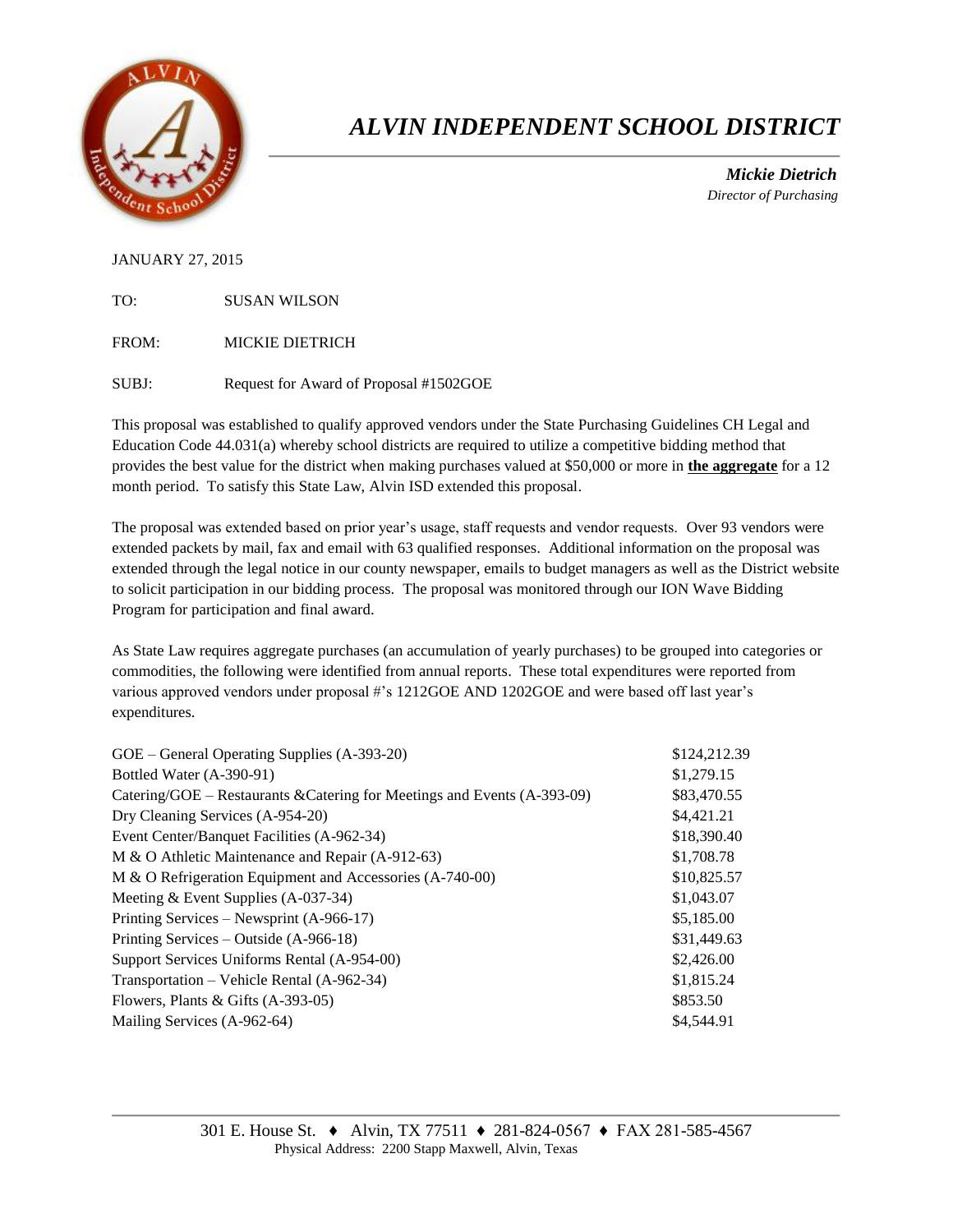This total yearly expenditure is not guaranteed for the term of the contract to any one vendor as award is requested as a non-exclusive award contract. Some of the contract awarded vendors were also approved through state cooperatives.

The approved vendors from the above proposals mentioned were extended the electronic proposal to provide the new database information for the campuses. As we transition our proposals in Purchasing to an electronic bidding system and provide an electronic database for staff referencing of approved vendors, this proposal was extended with over 18 identified commodity sub-categories for vendors to provide discount pricing. The sub-categories were extended with commodity coding to provide for future yearly aggregate financial track-ability. The following categories were included on the 1502 GOE CATALOG DISCOUNT PROPOSAL:

# **SECTION 1: GOE – GENERAL OPERATING SUPPLIES A-393-20:**

This proposal covers all general operating supplies including but not limited to all items not otherwise classified under commodity code A-393-20.

# **SECTION 2: BOTTLED DRINKING WATER A-390-91:**

This proposal covers all bottled water including but not limited to sparkling and spring drinking water and items associated with commodity code A-390-91.

# **SECTION 3: CATERING/GOE – RESTAURANTS & CATERING FOR MEETINGS & EVENTS A-393-09:**

This proposal covers all restaurants & catering for meetings & events including but not limited to items associated with commodity code A-393-09.

# **SECTION 4: DRY CLEANING SERVICES A-954-20:**

This proposal covers all dry cleaning services and items associated with commodity code A-954-20.

# **SECTION 5: EVENT CENTER/BANQUET FACILITIES A-962-34:**

This proposal covers event center and banquet facility rentals including but not limited to facilities for meetings, student functions, proms/dances or special events not held on district property and items associated with commodity code A-962-34.

# **SECTION 6: FOOD PREP AREAS; CATERING SUPPLIES/EQUIPMENT A-393-08:**

This proposal covers all including but not limited to catering supplies/equipment, warmers, sterno items, utensils, and items associated with commodity code A-393-08.

# **SECTION 7: FOOD PREP AREAS; GROCERY & RETAIL A-393-07:**

This proposal covers all including but not limited to grocery  $\&$  retail stores, food items  $\&$  accessories and items associated with commodity code A-393-07.

# **SECTION 8: FOOD PREP AREAS; SMALL WARES A-240-00:**

This proposal covers all including but not limited to small wares, non-consumables, kitchen utensils, carts and items associated with commodity code A-240-00.

# **SECTION 9: M&O ATHLETICS MAINTENANCE & REPAIR A-912-63:**

This proposal covers all M&O athletics maintenance and repair including but not limited to swimming pools, swimming pool water treatment services and all items classified under commodity code A-912-63.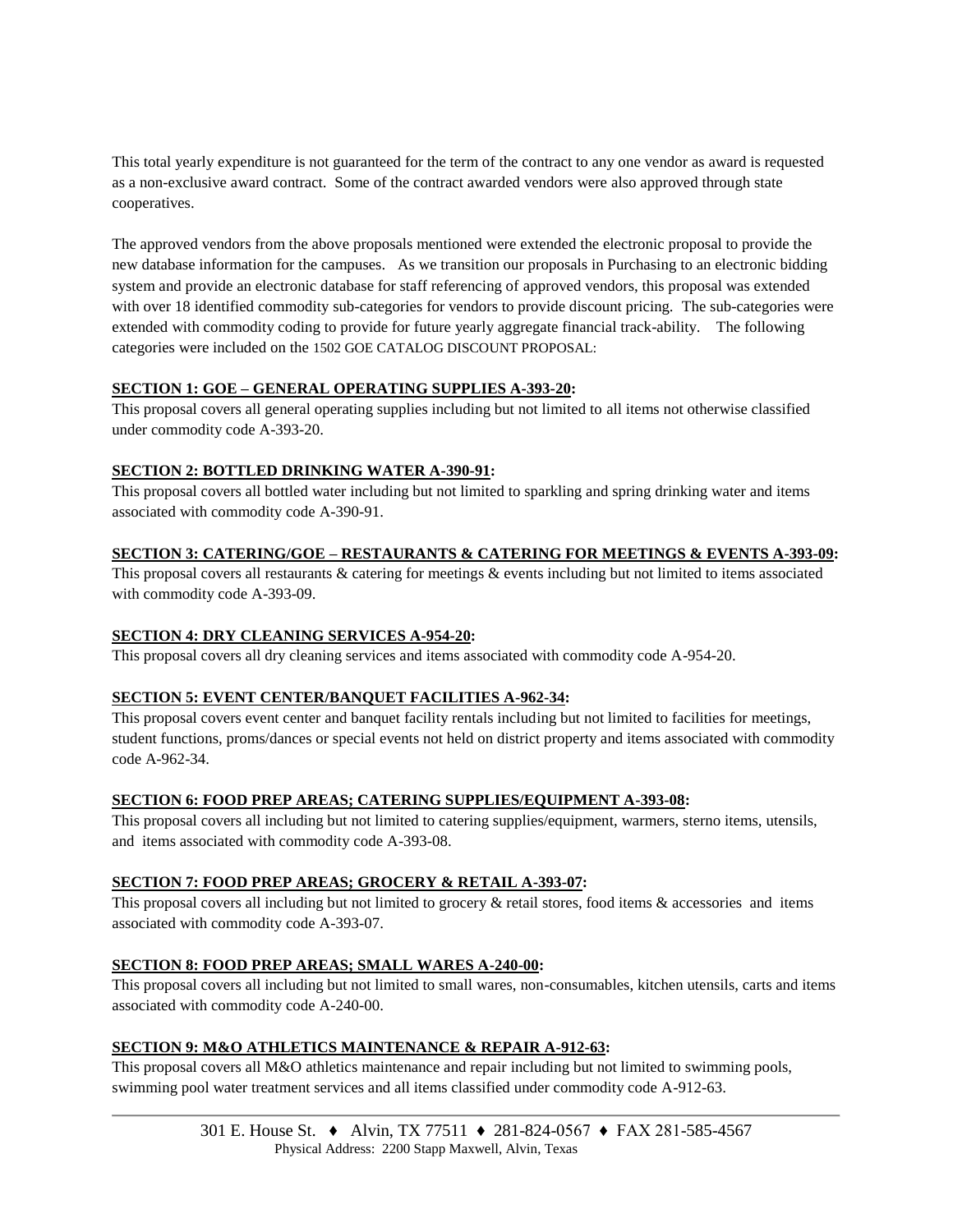# **SECTION 10: M&O AWNINGS A-870-20:**

This proposal covers all M&O awnings including but not limited to metal awnings and all items classified under commodity code A-870-20.

#### **SECTION 11: M&O REFRIGERATION EQUIPMENT & ACCESSORIES A-740-00:**

This proposal covers all M&O refrigeration items items including but not limited to tubing, fittings, filters, valves, compressors, curtains and all items associated with commodity code A-740-00.

#### **SECTION 12: MEETING & EVENT SUPPLIES A-037-34:**

This proposal covers all including but not limited to decorations, paper products, occasional items for meetings and student functions, proms/dances and items associated with commodity code A-137-34.

#### **SECTION 13: PHOTO PROCESSING SERVICES A-915-72:**

This proposal covers all photo processing services including but not limited to all items associated with commodity code A-915-72.

#### **SECTION 14: PRINTING SERVICES – NEWSPRINT A-966-17:**

This proposal covers all newsprint printing services including but not limited to all items associated with commodity code A-966-17.

#### **SECTION 15: PRINTING SERVICES – OUTSIDE A-966-18:**

This proposal covers all outside printing services including but not limited to printing, duplicating, graphic design and all items associated with commodity code A-966-18.

# **SECTION 16: SUPPORT SERVICES UNIFORM RENTAL A-954-00:**

This proposal covers all support services uniform rentals including but not limited to apparel, shoes and all items associated with commodity code A-954-00.

# **SECTION 17: TRANSPORTATION – AREA STUDENT ACTIVITIES A-924-81:**

This proposal covers student travel to venues including but not limited to travel for instruction, incentives, includes travel to museums, sports complexes, zoos, exhibits, etc. and items associated with commodity code A-924-81.

# **SECTION 18: TRANSPORTATION – VEHICLE RENTAL A-962-34:**

This proposal covers rental of vehicles including but not limited to tractors, truck, van and cars, to include all applicable insurance fees in the cost of rental or lease and all items associated with commodity code A-962-34.

#### **SECTION 19: FLOWERS, PLANTS & GIFTS A-393-05:**

This proposal covers the purchase of flowers, plants and gifts and all items associated with commodity code A-393- 05.

#### **SECTION 20: FLAGS A-350-10:**

This proposal covers the purchase of flags including but not limited to flags, pennants, decorative fans and drapes, and custom designed items associated with commodity code A-350-10.

#### **SECTION 21: FLAGS A-350-71:**

This proposal covers the of purchase flags including but not limited to flags, State and U.S., all types and items associated with commodity code A-350-71.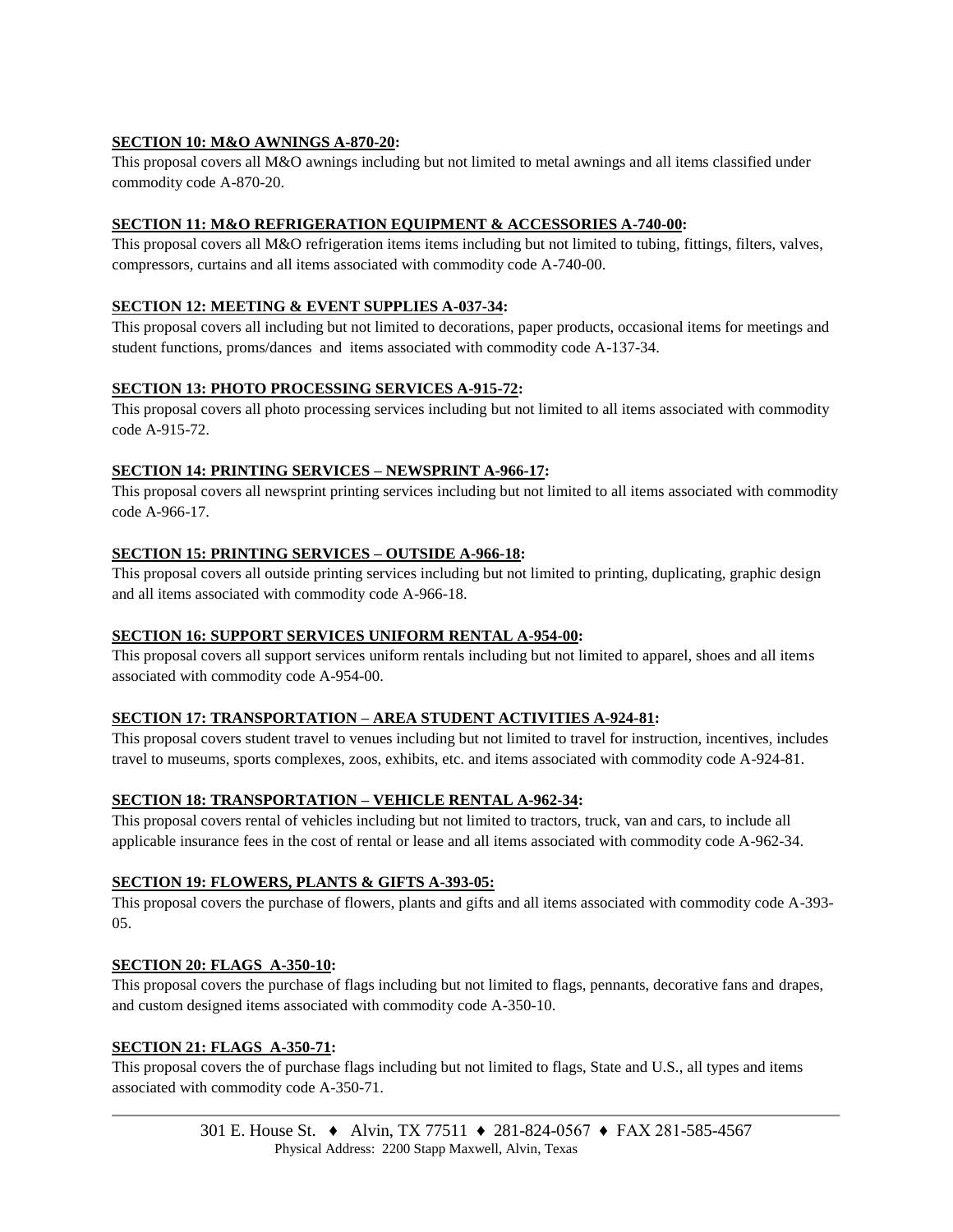# **SECTION 22: FLAG POLES A-350-30:**

This proposal covers the purchase of and all types of maintenance for flag poles and all items associated with commodity code A-350-30.

#### **SECTION 23: MAILING SERVICES A-962-64:**

This proposal covers the mailing services (postal), packaging & wrapping services, mailing of community news publications and all items associated with commodity code A-962-64.

A non-exclusive award is requested to allow each participating vendor to supply discounts off catalog pricing and company price quote requests to meet our campuses and departments classroom needs at the lowest practical price and best value with the flexibility to purchase from a list of approved qualified vendors meeting the terms and conditions established for this contract.

This proposal is requested for award under a one-year contract with a two (2) year renewal extension as long as both parties agree to the terms of the contract for use on an as needed basis and funds are available for these commodities. Renewal of this contract is not anticipated until February, 2018. Additional proposals of this nature will be extended for vendor participation; however, this will not disqualify any vendors awarded under this contract, but will allow for additional vendor participation in the future under these commodities.

Attached please find the database information that details the approved qualified vendor information, commodity sub-category discounts off catalogs and other pertinent information extracted from their qualified electronic proposals. Request approval for award to all vendors meeting specifications outlined under the Proposal #1502GOE Catalog proposal as a non-exclusive award.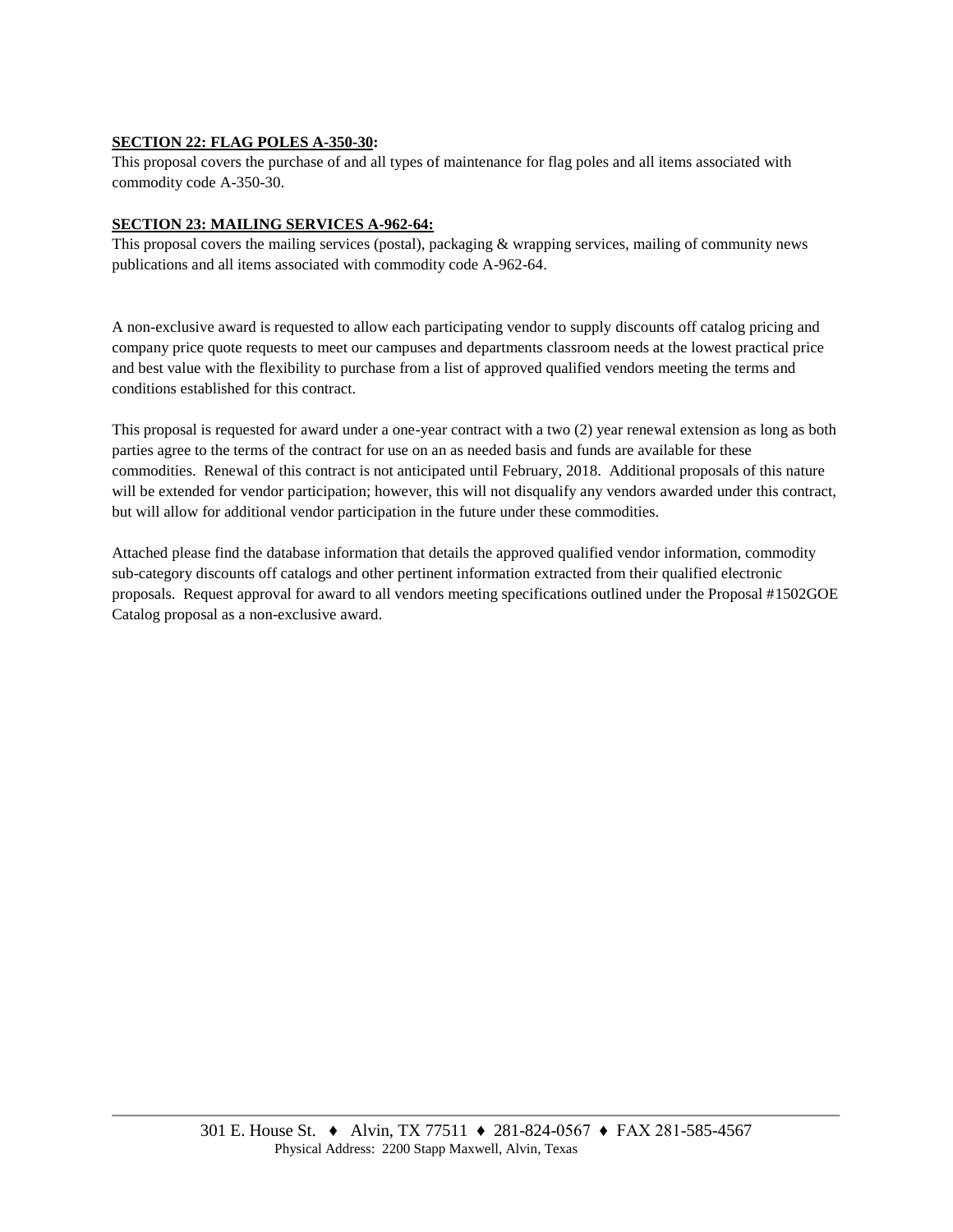| <b>Alonti Catering</b><br>Megan McGill<br>713-657-0640<br>713-796-2300 Fax<br>mmcgill@alonti.com                             | <b>Categories Bid</b><br>Line 3                                 | <b>Description</b><br>CATERING/GOE - RESTAURANTS & CATERING FOR MEETINGS & EVENTS A-393-09                                                                                                                | %Discount<br>20                   |
|------------------------------------------------------------------------------------------------------------------------------|-----------------------------------------------------------------|-----------------------------------------------------------------------------------------------------------------------------------------------------------------------------------------------------------|-----------------------------------|
| <b>Alvin Golf &amp; Country Club</b><br>Karen Farrell<br>281-543-5195<br>None<br>karen@alvingolf.com                         | <b>Categories Bid</b><br>Line 5                                 | <b>Description</b><br>EVENT CENTER/BANQUET FACILITIES A-962-34                                                                                                                                            | %Discount<br>0                    |
| <b>AURR LLC dba CiCi's Pizza Silverlake</b><br>Uzi Rasheed<br>832-715-1183<br>832-309-2460 Fax<br>uzirasheed@gmail.com       | <b>Categories Bid</b><br>Line 3                                 | <b>Description</b><br>CATERING/GOE - RESTAURANTS & CATERING FOR MEETINGS & EVENTS A-393-09                                                                                                                | %Discount<br>0                    |
| <b>Aves Audio Visual Systems, Inc.</b><br>Sandra Ramos<br>281-295-1300<br>281-295-1310 Fax<br>sales@avesav.com               | <b>Categories Bid</b><br>Line 1                                 | <b>Description</b><br>GOE - GENERAL OPERATING SUPPLIES A-393-20                                                                                                                                           | %Discount<br>10                   |
| <b>Bam Mascots</b><br>Angie Maxine<br>905-238-9770<br>None<br>info@bammascots.com                                            | <b>Categories Bid</b><br>Line 1                                 | <b>Description</b><br>GOE - GENERAL OPERATING SUPPLIES A-393-20                                                                                                                                           | %Discount<br>Varies               |
| Blue House Coffee on the Go<br>Janice Steffen<br>832-868-7189<br>None<br>puttzz@comcast.net                                  | <b>Categories Bid</b><br>Line 3                                 | <b>Description</b><br>CATERING/GOE - RESTAURANTS & CATERING FOR MEETINGS & EVENTS A-393-09                                                                                                                | %Discount<br>0                    |
| <b>Brightstar Productions/Techland</b><br>Eric Campbell<br>832-518-5586<br>713-529-2329 Fax<br>eric@techlandhouston.com      | <b>Categories Bid</b><br>Line 1<br>Line 5<br>Line 6<br>Line 12  | <b>Description</b><br>GOE - GENERAL OPERATING SUPPLIES A-393-20<br>EVENT CENTER/BANQUET FACILITIES A-962-34<br>FOOD PREP AREAS; CATERING SUPPLIES/EQUIPMENT A-393-08<br>MEETING & EVENT SUPPLIES A-037-34 | %Discount<br>20<br>20<br>20<br>20 |
| <b>Challenge Office Products</b><br>John Barbosa<br>713-644-4007<br>713-644-3926 Fax<br>jbarbosa@challengeofficeproducts.com | <b>Categories Bid</b><br>Line 1<br>Line 2<br>Line 20<br>Line 21 | <b>Description</b><br>GOE - GENERAL OPERATING SUPPLIES A-393-20<br>BOTTLED DRINKING WATER A-390-91<br>FLAGS A-350-10<br>FLAGS A-350-71                                                                    | %Discount<br>0<br>0<br>0<br>0     |
| <b>Champions Machine Tool Sales, Inc.</b><br>Dennis Engelbert<br>832-978-7600<br>281-353-3299<br>dengelbert@championscnc.com | <b>Categories Bid</b><br>Line 1                                 | <b>Description</b><br>GOE - GENERAL OPERATING SUPPLIES A-393-20                                                                                                                                           | %Discount<br>0                    |
| <b>Chick-Fil-A of Pearland</b><br>Lisa Watson<br>713-206-5199<br>None<br>lisa.watson@cfapearland.com                         | <b>Categories Bid</b><br>Line 1<br>Line 3                       | <b>Description</b><br>GOE - GENERAL OPERATING SUPPLIES A-393-20<br>CATERING/GOE - RESTAURANTS & CATERING FOR MEETINGS & EVENTS A-393-09                                                                   | %Discount<br>0<br>0               |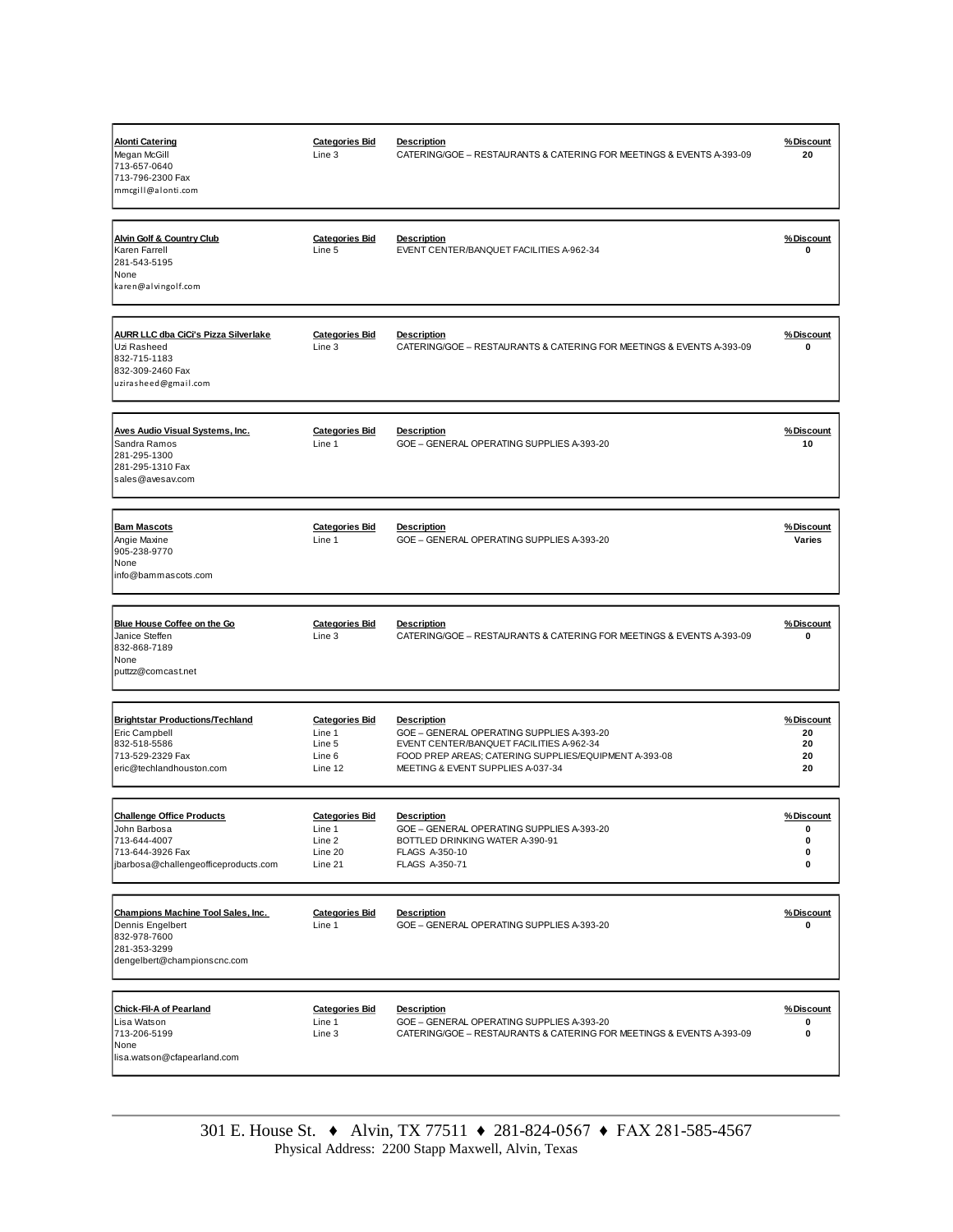| CiCi's Pizza - Alvin<br>Manager<br>281-585-2526<br>281-605-4394<br>store132@muchopizza.com                              | <b>Categories Bid</b><br>Line 3            | <b>Description</b><br>CATERING/GOE - RESTAURANTS & CATERING FOR MEETINGS & EVENTS A-393-09              | %Discount<br>0        |
|-------------------------------------------------------------------------------------------------------------------------|--------------------------------------------|---------------------------------------------------------------------------------------------------------|-----------------------|
| Coolers, Inc.<br>David Dickson<br>713-665-8886<br>713-665-9003 Fax<br>david@coolersinc.com                              | <b>Categories Bid</b><br>Line 11           | <b>Description</b><br>M&O REFRIGERATION EQUIPMENT & ACCESSORIES A-740-00                                | %Discount<br>0        |
| <b>Creative Instinct, Inc.</b><br>Gavin Levy<br>303-623-1880 ext. 14<br>None<br>gavin@creativeinstinct.com              | <b>Categories Bid</b><br>Line 15           | <b>Description</b><br>PRINTING SERVICES - OUTSIDE A-966-18                                              | %Discount<br>0        |
| Cybersoft Technologies, Inc.<br>Mark Stevenson<br>281-453-8515<br>281-895-9555 Fax<br>mark.stevenson@primeroedge.com    | <b>Categories Bid</b><br>Line 1            | <b>Description</b><br>GOE - GENERAL OPERATING SUPPLIES A-393-20                                         | %Discount<br>0        |
| Dannay's Donuts<br>Manager<br>281-331-5998<br>None<br>None                                                              | <b>Categories Bid</b><br>Line 3            | <b>Description</b><br>CATERING/GOE - RESTAURANTS & CATERING FOR MEETINGS & EVENTS A-393-09              | %Discount<br>0        |
| <b>DCV Investments, Pilgrim Cleaners</b><br>Karen Biles<br>281-748-8759<br>None<br>karen@pilgrimcleaners.net            | <b>Categories Bid</b><br>Line 4            | <b>Description</b><br>DRY CLEANING SERVICES A-954-20                                                    | %Discount<br>$0 - 40$ |
|                                                                                                                         |                                            |                                                                                                         |                       |
| Domino's Pizza - Alvin<br>Mohammed Aziz<br>281-585-2222<br>None<br>mac6794@macpizza.net                                 | <b>Categories Bid</b><br>Line 3            | <b>Description</b><br>CATERING/GOE - RESTAURANTS & CATERING FOR MEETINGS & EVENTS A-393-09              | %Discount<br>37       |
| <b>Dreyfus Printing</b><br>Charles Dreyfus<br>281-331-3381<br>281-331-0466 Fax<br>charlie@dreyfusprinting.com           | <b>Categories Bid</b><br>Line 1<br>Line 15 | <b>Description</b><br>GOE - GENERAL OPERATING SUPPLIES A-393-20<br>PRINTING SERVICES - OUTSIDE A-966-18 | % Discount<br>0<br>0  |
| <b>Ellison Educational Equipment</b><br>Kristyn Herrera<br>800-253-2238 ext. 209<br>800-253-2240<br>kristyn@ellison.com | <b>Categories Bid</b><br>Line 1            | <b>Description</b><br>GOE - GENERAL OPERATING SUPPLIES A-393-20                                         | %Discount<br>0        |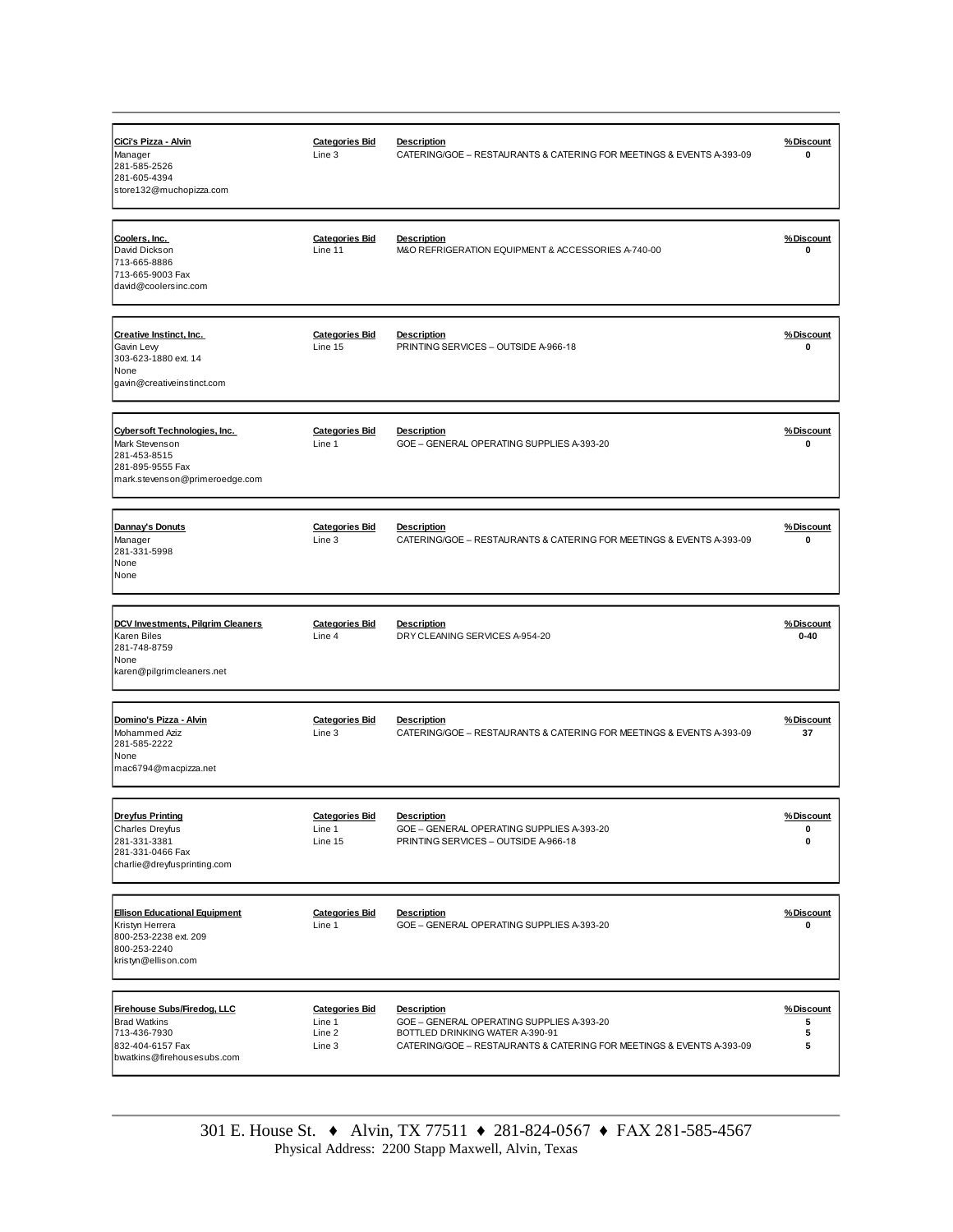| <b>Greek Ink Printing</b><br>Gordon or Debbie Green<br>281-331-4105<br>281-331-7956 Fax<br>greeninc@swbell.net                       | <b>Categories Bid</b><br>Line 15            | <b>Description</b><br>PRINTING SERVICES - OUTSIDE A-966-18                                                                    | %Discount<br>0                |
|--------------------------------------------------------------------------------------------------------------------------------------|---------------------------------------------|-------------------------------------------------------------------------------------------------------------------------------|-------------------------------|
| <b>Gulf Coastal Vending Services</b><br>Oliver L. Thom or Michael Pourico<br>281-331-1055<br>281-331-1055 Fax<br>qcvsllc@hotmail.com | <b>Categories Bid</b><br>Line 2<br>Line 3   | <b>Description</b><br>BOTTLED DRINKING WATER A-390-91<br>CATERING/GOE - RESTAURANTS & CATERING FOR MEETINGS & EVENTS A-393-09 | %Discount<br>0<br>0           |
| <b>Hancock Pool Service</b><br>Pat Hancock<br>832-347-7367<br>281-290-0618 Fax<br>hancockpool@aol.com                                | <b>Categories Bid</b><br>Line 9             | <b>Description</b><br>M&O ATHLETICS SWIMMING POOL MAINTENANCE & REPAIR A-912-63                                               | %Discount<br>30               |
| <b>Helen's Flowers</b><br>Madonna Ballard<br>281-331-4211<br>281-585-4841 Fax<br>helens_flowers@yahoo.com                            | <b>Categories Bid</b><br>Line 19            | <b>Description</b><br>FLOWERS, PLANTS & GIFTS A-393-05                                                                        | %Discount<br>0                |
| <b>In-House Printers</b><br>Rachel Corkern<br>281-996-7083<br>281-996-7083 Fax<br>None                                               | <b>Categories Bid</b><br>Line 15            | <b>Description</b><br>PRINTING SERVICES - OUTSIDE A-966-18                                                                    | %Discount<br>0                |
| Jason's Deli<br><b>Katie Bowles</b><br>409-750-3524<br>None<br>katie.bowles@jasonsdeli.com                                           | <b>Categories Bid</b><br>Line 3             | <b>Description</b><br>CATERING/GOE - RESTAURANTS & CATERING FOR MEETINGS & EVENTS A-393-09                                    | %Discount<br>30               |
| Joe's Barbeque Company of Alvin<br>Pam Robbins or Joey Saladino<br>281-331-9626<br>281-331-5016 Fax<br>catering@joesbbq.com          | <b>Categories Bid</b><br>Line 3             | <b>Description</b><br>CATERING/GOE - RESTAURANTS & CATERING FOR MEETINGS & EVENTS A-393-09                                    | %Discount<br>0                |
| <b>Johnson Supply</b><br>Linda Stein<br>832-457-8071<br>713-661-3684 Fax<br>Istein@johnsonsupply.com                                 | <b>Categories Bid</b><br>Line 1<br>Line 11  | <b>Description</b><br>GOE - GENERAL OPERATING SUPPLIES A-393-20<br>M&O REFRIGERATION EQUIPMENT & ACCESSORIES A-740-00         | %Discount<br>50<br>50         |
| <b>Johnstone Supply</b><br>Reji Farrar<br>713-868-8967 ext. 2031<br>713-868-3045 Fax<br>rfarrar@johnstonesupply39.com                | <b>Categories Bid</b><br>Line 11            | <b>Description</b><br>M&O REFRIGERATION EQUIPMENT & ACCESSORIES A-740-00                                                      | %Discount<br>0                |
| JS Printing, Inc.<br>Jessica Yancey<br>205-313-4656<br>205-278-8526 Fax<br>jessica@jsprinting.com                                    | <b>Categories Bid</b><br>Line 14<br>Line 15 | <b>Description</b><br>PRINTING SERVICES - NEWSPRINT A-966-17<br>PRINTING SERVICES - OUTSIDE A-966-18                          | %Discount<br>Varies<br>Varies |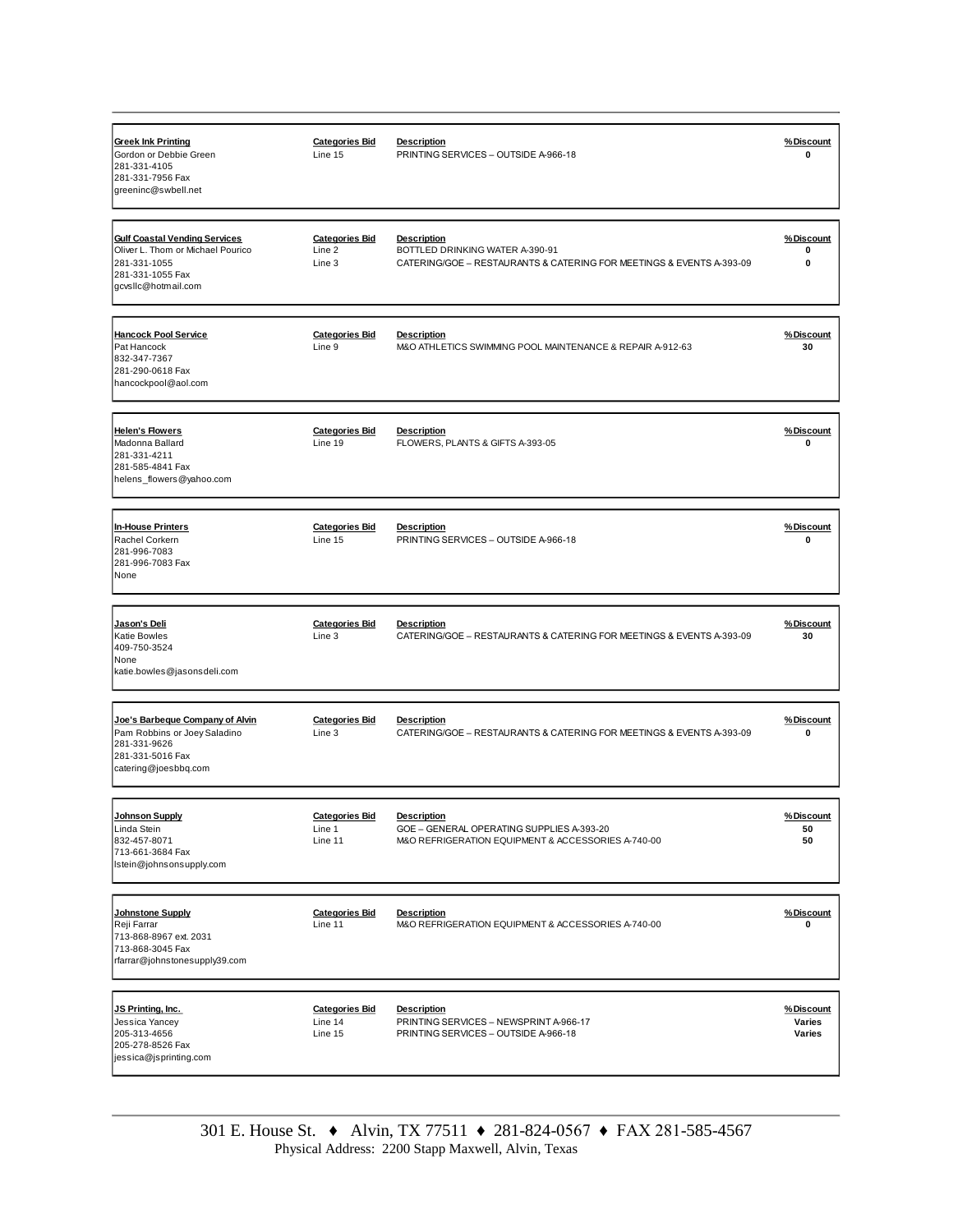| <b>JW Hall, LLC</b><br>Kay Patterson<br>281-337-6311<br>409-925-4782 Fax<br>kayk@jwhall.com                                                 | <b>Categories Bid</b><br>Line 1                     | <b>Description</b><br>GOE - GENERAL OPERATING SUPPLIES A-393-20                                                                                        | %Discount<br>0           |
|---------------------------------------------------------------------------------------------------------------------------------------------|-----------------------------------------------------|--------------------------------------------------------------------------------------------------------------------------------------------------------|--------------------------|
| La Tapatia<br>Manager<br>281-830-1286<br>None<br>fum.garcia83@gmail.com                                                                     | <b>Categories Bid</b><br>Line 3                     | <b>Description</b><br>CATERING/GOE - RESTAURANTS & CATERING FOR MEETINGS & EVENTS A-393-09                                                             | %Discount<br>0           |
| <b>Las Flores Restaurant</b><br>Manager<br>281-331-4993<br>281-331-5034 Fax<br>None                                                         | <b>Categories Bid</b><br>Line 3                     | <b>Description</b><br>CATERING/GOE - RESTAURANTS & CATERING FOR MEETINGS & EVENTS A-393-09                                                             | %Discount<br>0           |
| Last Group Enterprises, Inc.<br>Marguerite Burton<br>800-344-5278<br>888-695-5278 Fax<br>mlastgroup@att.net                                 | <b>Categories Bid</b><br>Line 1<br>Line 7<br>Line 8 | <b>Description</b><br>GOE - GENERAL OPERATING SUPPLIES A-393-20<br>FOOD PREP AREAS; GROCERY & RETAIL A-393-07<br>FOOD PREP AREAS; SMALL WARES A-240-00 | %Discount<br>0<br>0<br>0 |
| Law Enforcement Systems. Inc.<br>Kari Nelson<br>903-872-2512 or 1-800-527-6447<br>903-872-2513<br>kari@lesdirect.com or email@lesdirect.com | <b>Categories Bid</b><br>Line 15                    | <b>Description</b><br>PRINTING SERVICES - OUTSIDE A-966-18                                                                                             | %Discount<br>0           |
|                                                                                                                                             |                                                     |                                                                                                                                                        |                          |
| Luigi's Italian Restaurant<br>Monica Figueiredo<br>281-331-1134<br>281-331-1156 Fax<br>monicafigueiredo1@hotmail.com                        | <b>Categories Bid</b><br>Line 3                     | <b>Description</b><br>CATERING/GOE - RESTAURANTS & CATERING FOR MEETINGS & EVENTS A-393-09                                                             | %Discount<br>0           |
| <b>Luna's Mexican Restaurant</b><br>Shante Clark<br>281-421-2826<br>281-421-7800 Fax<br>shante@lunasrestaurants.com                         | <b>Categories Bid</b><br>Line 3                     | <b>Description</b><br>CATERING/GOE - RESTAURANTS & CATERING FOR MEETINGS & EVENTS A-393-09                                                             | %Discount<br>10          |
| <b>Main Event Entertainment</b><br>Gigi Wagner<br>281-332-4500<br>281-338-0686 Fax<br>gigi.wagner@mainevent.com                             | <b>Categories Bid</b><br>Line 5                     | <b>Description</b><br>EVENT CENTER/BANQUET FACILITIES A-962-34                                                                                         | % Discount<br>0          |
| <b>MDL Enterprise</b><br>Dennis Lamm<br>713-771-6350<br>713-771-6380 Fax<br>dlamm@mdlent.com                                                | <b>Categories Bid</b><br>Line 1                     | <b>Description</b><br>GOE - GENERAL OPERATING SUPPLIES A-393-20                                                                                        | <u>%Discount</u><br>15   |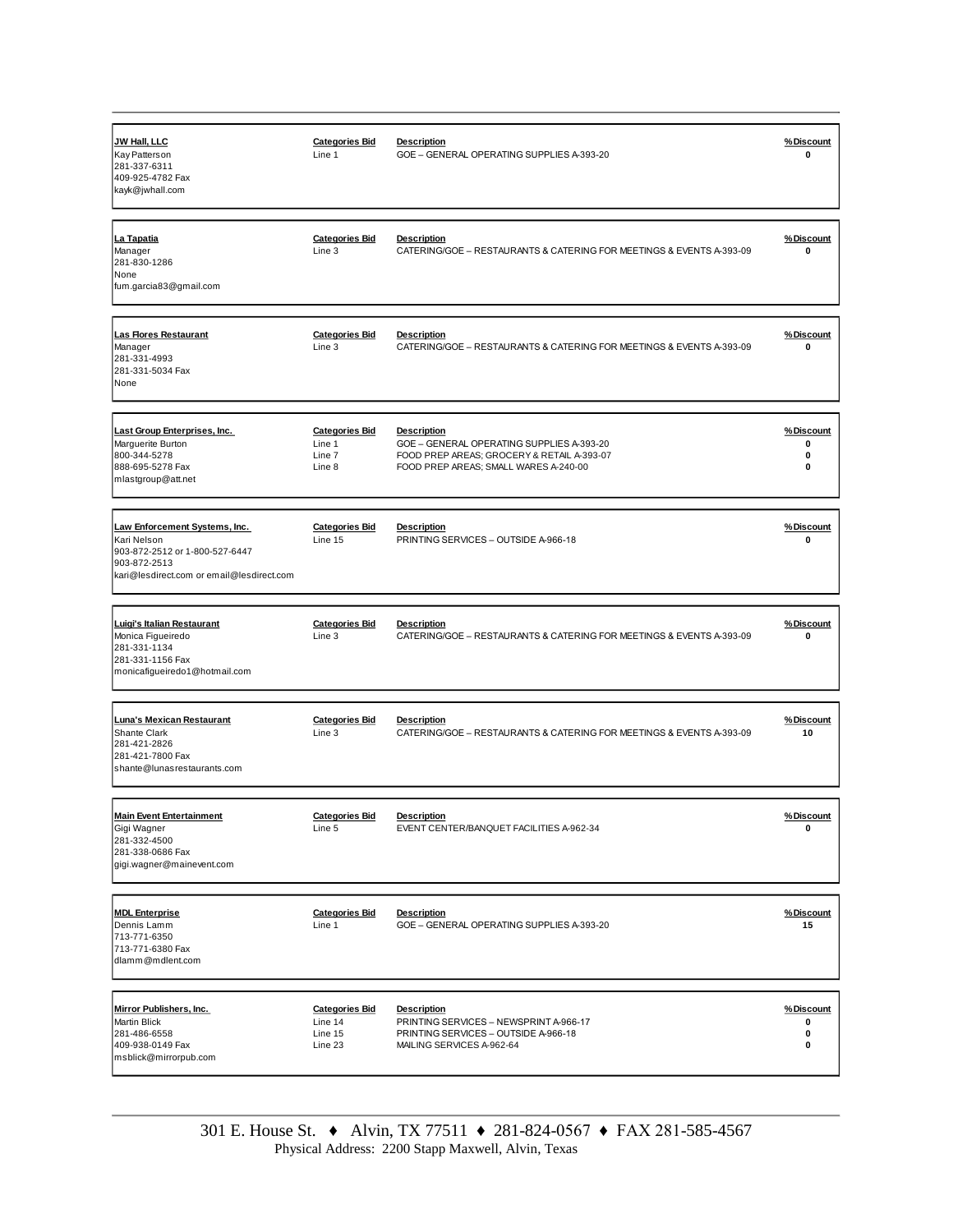| <b>Moody Gardens Hotel</b><br>Lora Larsen or Jamie Weir<br>409-683-4411<br>409-683-4936 Fax<br>llarsen@moodygardens.com                                | <b>Categories Bid</b><br>Line 3<br>Line 5            | <b>Description</b><br>CATERING/GOE - RESTAURANTS & CATERING FOR MEETINGS & EVENTS A-393-09<br>EVENT CENTER/BANQUET FACILITIES A-962-34                                              | %Discount<br>0<br>0      |
|--------------------------------------------------------------------------------------------------------------------------------------------------------|------------------------------------------------------|-------------------------------------------------------------------------------------------------------------------------------------------------------------------------------------|--------------------------|
| Norma's Bakery/Crust-Co. Artisan Bakery, Inc. Categories Bid<br>Christie McAninch<br>281-331-3044<br>281-388-0820 Fax<br>crustco@att.net               | Line 1<br>Line 3                                     | <b>Description</b><br>GOE - GENERAL OPERATING SUPPLIES A-393-20<br>CATERING/GOE - RESTAURANTS & CATERING FOR MEETINGS & EVENTS A-393-09                                             | %Discount<br>0<br>0      |
| <b>Office Depot</b><br>Debbie Fitzhugh<br>713-996-3144<br>713-996-3338 Fax<br>debbie.fitzhugh@officedepot.com                                          | <b>Categories Bid</b><br>Line 1<br>Line 2<br>Line 15 | <b>Description</b><br>GOE - GENERAL OPERATING SUPPLIES A-393-20<br>BOTTLED DRINKING WATER A-390-91<br>PRINTING SERVICES - OUTSIDE A-966-18                                          | %Discount<br>0<br>0<br>0 |
| <b>Olive Garden</b><br>April Roberts or Margaret Betroui<br>281-331-0322<br>281-331-0435 Fax<br>aroberts@olivegarden.com                               | <b>Categories Bid</b><br>Line 3                      | <b>Description</b><br>CATERING/GOE - RESTAURANTS & CATERING FOR MEETINGS & EVENTS A-393-09                                                                                          | %Discount<br>0           |
| Panera Bread/Rolling Dough, Ltd.<br>Robert Richardson or Annette Dewease<br>713-436-6300 or 832-270-7233<br>None<br>robert.richardson@rollingdough.com | <b>Categories Bid</b><br>Line 3                      | <b>Description</b><br>CATERING/GOE - RESTAURANTS & CATERING FOR MEETINGS & EVENTS A-393-09                                                                                          | %Discount<br>0           |
| <b>Pearland Capital Group/Hilton Garden</b><br>Dee Northcutt<br>713-340-0110<br>713-340-0140 Fax<br>dee.northcutt@hilton.com                           | <b>Categories Bid</b><br>Line 5                      | <b>Description</b><br>EVENT CENTER/BANQUET FACILITIES A-962-34                                                                                                                      | %Discount<br>0           |
| <b>Premier IMS</b><br>David Mackey<br>832-608-6407<br>832-608-6420 Fax<br>dmackey@mailplex.com                                                         | <b>Categories Bid</b><br>Line 15<br>Line 23          | <b>Description</b><br>PRINTING SERVICES - OUTSIDE A-966-18<br>MAILING SERVICES A-962-64                                                                                             | %Discount<br>0<br>0      |
| Radio Shack 8216<br>Jesse Ling<br>281-331-8105<br>281-585-1432<br>ed.cristy@radioshack.com                                                             | <b>Categories Bid</b><br>Line 1                      | <b>Description</b><br>GOE - GENERAL OPERATING SUPPLIES A-393-20                                                                                                                     | %Discount<br>0           |
| <b>Red River BBQ &amp; Grill</b><br>Kevin Kiersh<br>281-332-8086<br>281-554-6488 Fax<br>kevin@redriverbbq.com                                          | <b>Categories Bid</b><br>Line 1<br>Line 3<br>Line 5  | <b>Description</b><br>GOE - GENERAL OPERATING SUPPLIES A-393-20<br>CATERING/GOE - RESTAURANTS & CATERING FOR MEETINGS & EVENTS A-393-09<br>EVENT CENTER/BANQUET FACILITIES A-962-34 | %Discount<br>0<br>0<br>0 |
| Sam's Club<br>Cotrena Barnes<br>713-986-0080<br>713-436-1694 Fax<br>clbarne.s04843.us@samsclub.com                                                     | <b>Categories Bid</b><br>Line 1                      | <b>Description</b><br>GOE - GENERAL OPERATING SUPPLIES A-393-20                                                                                                                     | %Discount<br>0           |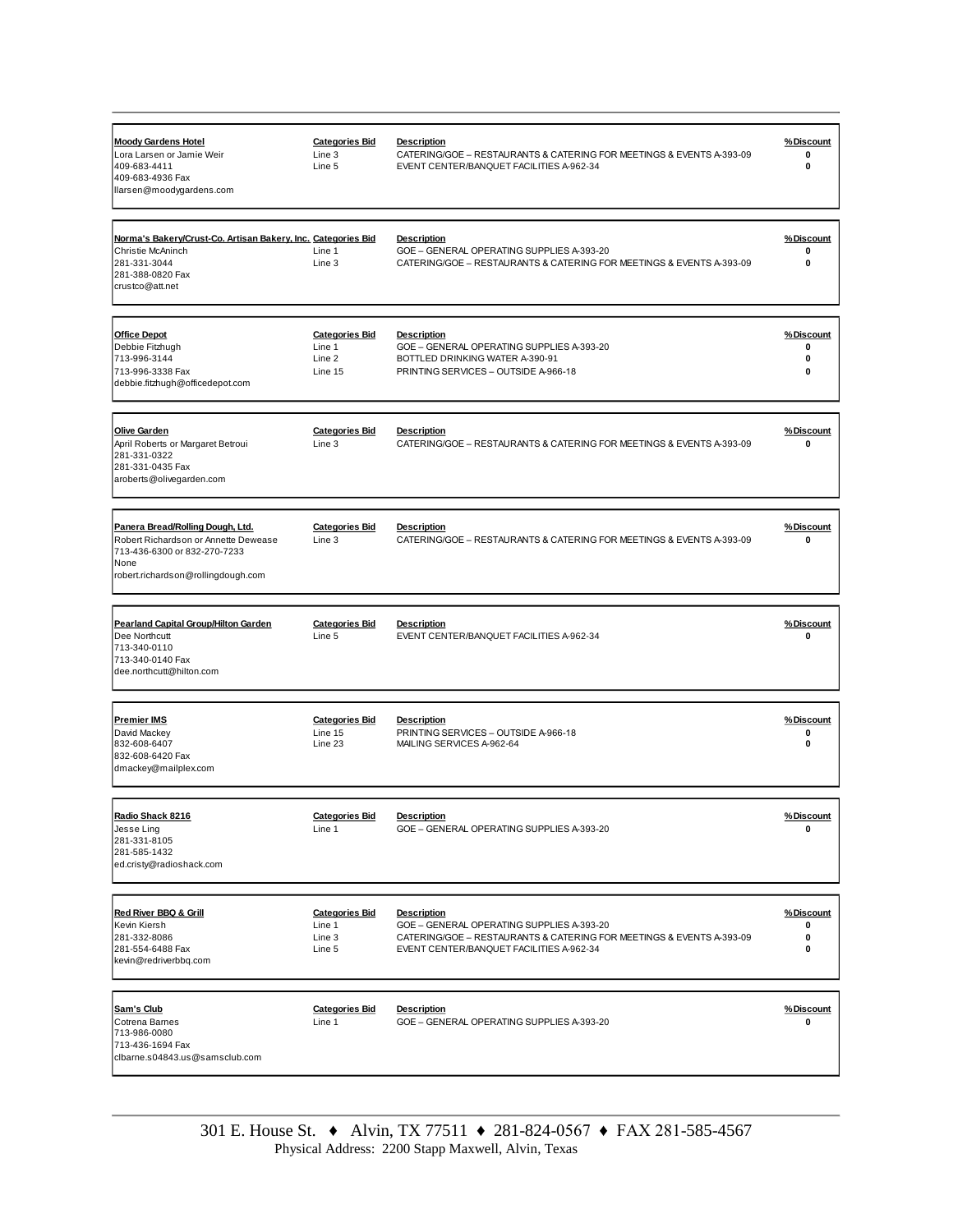| <b>San Antonio Shoemakers (SAS)</b><br><b>Bill Armwood</b><br>210-921-7455<br>800-727-7463 Fax<br>barmwood@sas-shoes.net | <b>Categories Bid</b><br>Line 16                     | <b>Description</b><br>SUPPORT SERVICES UNIFORM RENTAL A-954-00                                                                                    | %Discount<br>0           |
|--------------------------------------------------------------------------------------------------------------------------|------------------------------------------------------|---------------------------------------------------------------------------------------------------------------------------------------------------|--------------------------|
| <b>Shipley Donuts #2</b><br>Manager<br>281-824-8007<br>281-824-8561 Fax<br>myshipley@aol.com                             | <b>Categories Bid</b><br>Line 3                      | <b>Description</b><br>CATERING/GOE - RESTAURANTS & CATERING FOR MEETINGS & EVENTS A-393-09                                                        | %Discount<br>0           |
| Sonic Drive-In - Alvin<br>Manager<br>281-585-8245<br>None<br>store1517@sonicpartnernet.com                               | <b>Categories Bid</b><br>Line 3                      | <b>Description</b><br>CATERING/GOE - RESTAURANTS & CATERING FOR MEETINGS & EVENTS A-393-09                                                        | %Discount<br>0           |
| Sonic Drive-In - Manvel, LLC<br>Manager<br>281-489-5252<br>None<br>store5352@sonicpartnernet.com                         | <b>Categories Bid</b><br>Line 3                      | <b>Description</b><br>CATERING/GOE - RESTAURANTS & CATERING FOR MEETINGS & EVENTS A-393-09                                                        | %Discount<br>0           |
| Spring Creek Barbeque<br>Keith Meirose<br>281-412-4016<br>None<br>catering@springcreekbarbeque.com                       | <b>Categories Bid</b><br>Line 3<br>Line 5            | <b>Description</b><br>CATERING/GOE - RESTAURANTS & CATERING FOR MEETINGS & EVENTS A-393-09<br>EVENT CENTER/BANQUET FACILITIES A-962-34            | %Discount<br>0<br>0      |
|                                                                                                                          |                                                      |                                                                                                                                                   |                          |
| <b>Stanton's Shopping Center, Inc.</b><br>Paul Stanton<br>281-331-4491<br>281-331-2464 Fax<br>psstanton@yahoo.com        | <b>Categories Bid</b><br>Line 1<br>Line 7<br>Line 19 | <b>Description</b><br>GOE - GENERAL OPERATING SUPPLIES A-393-20<br>FOOD PREP AREAS; GROCERY & RETAIL A-393-07<br>FLOWERS, PLANTS & GIFTS A-393-05 | %Discount<br>0<br>0<br>0 |
| The Green Event Center<br>Ann Curry<br>281-482-2626<br>281-480-7510 Fax<br>ashley@greeneventcenter.com                   | <b>Categories Bid</b><br>Line 5                      | <b>Description</b><br>EVENT CENTER/BANQUET FACILITIES A-962-34                                                                                    | %Discount<br>0           |
| <b>The Party Store</b><br>Cheri Langer<br>281-996-5025<br>281-482-3633 Fax<br>service@partystore1.com                    | <b>Categories Bid</b><br>Line 12                     | <b>Description</b><br>MEETING & EVENT SUPPLIES A-037-34                                                                                           | %Discount<br>0           |
| U-Haul International, Inc.<br><b>Todd Taylor</b><br>800-528-6042<br>972-269-4002 Fax<br>todd_taylor@uhaul.com            | <b>Categories Bid</b><br>Line 18                     | <b>Description</b><br>TRANSPORTATION - VEHICLE RENTAL A-962-34                                                                                    | %Discount<br>0           |